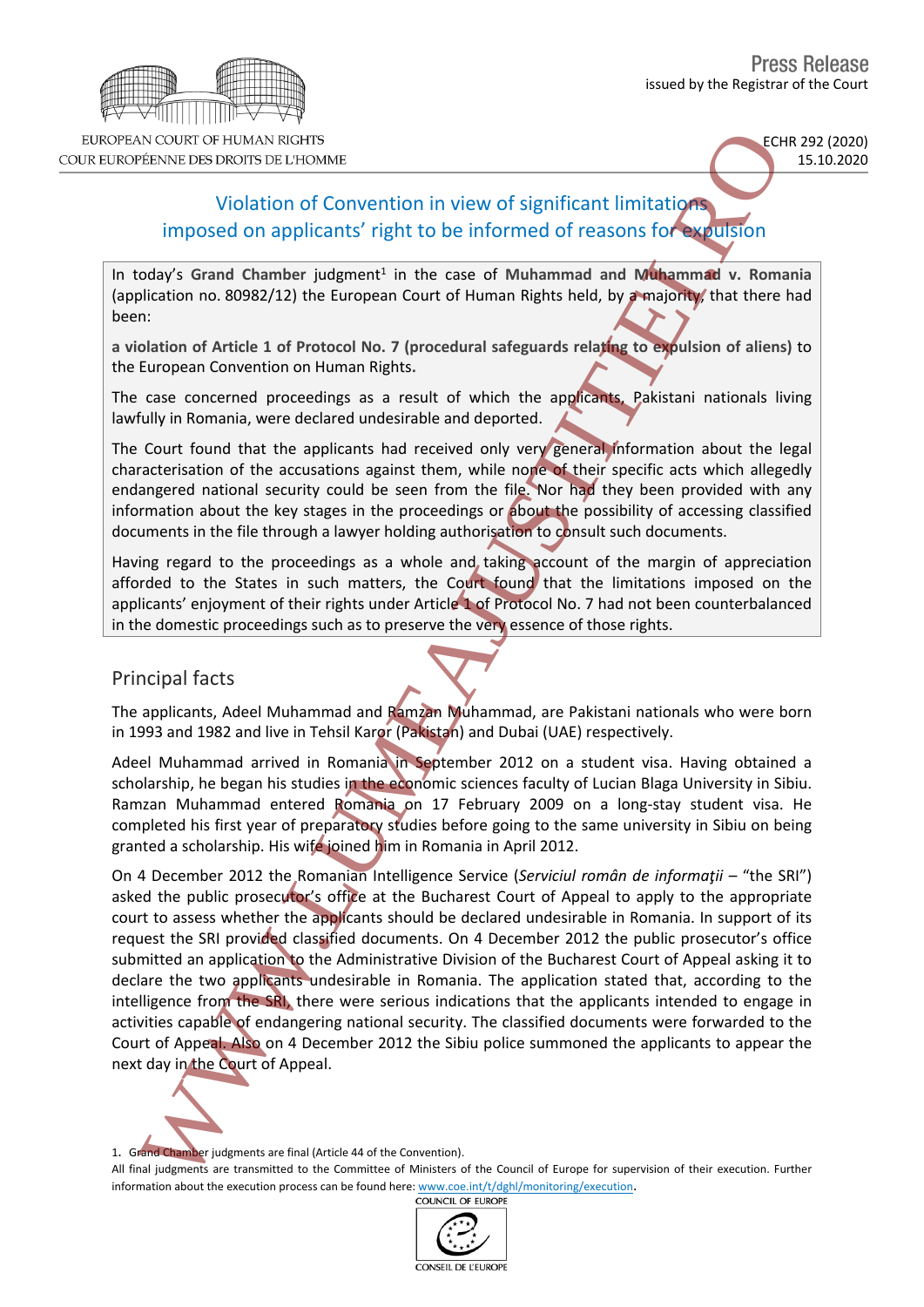In an interlocutory judgment of 5 December 2012, the bench to which the case had first been allocated relinquished it on the grounds that the judge did not have the statutory authorisation to access the classified document forwarded by the public prosecutor's office. The case was allocated to a different bench, which had been issued by the Office of the National Register for State Secret Information ("ORNISS") with authorisation to access such documents. A hearing took place on the same day at which the applicants were present, assisted by an Urdu interpreter. The applicants indicated that they did not understand the reasons why they had been summoned, as the initiating application merely contained references to legal provisions. The Court of Appeal replied that the documents in the file were classified. The public prosecutor asked the court to declare them undesirable on the ground that, according to the classified intelligence, they had engaged in activities capable of undermining national security. allocated entropying the product that the update of the stationy upselles and the content of the stationy and one and the stationy and the transformation of the anti-<br>the stationy and the station of the product that the ul

In a judgment of the same date the Court of Appeal declared the applicants to be undesirable persons in Romania for a 15-year period and ordered that they be placed in administrative custody pending deportation.

On 6 December 2012 the SRI published a press release on the case, which gave details and examples of the activities of which the applicants were accused, in support of an Islamist group ideologically affiliated to al-Qaeda. The information in the press release was reported in certain newspapers, indicating the applicants' names and the details of their university studies.

The applicants appealed to the High Court of Cassation and Justice against the Court of Appeal's judgment, but their appeals were dismissed. The High Court took the view that it could be seen from the classified documents available to it that the court below had rightly taken account of the indications that the applicants had intended to engage in activities capable of endangering national security. It further observed that, pursuant to the law, where a decision to declare an alien undesirable was based on reasons of national security, the data and information, together with the factual grounds underlying the judges' opinion, could not be mentioned in the judgment. They had thus been in a position to know, with the help of an interpreter, the reason why they had been summoned to court in the exclusion and expulsion proceedings.

The applicants left Romania on 27 December 2012.

## Complaints, procedure and composition of the Court

Relying on Article 1 § 1 of Protocol No. 7 (procedural safeguards relating to expulsion of aliens) to the Convention and Article 13 (right to an effective remedy) of the Convention, the applicants complained that they had not been afforded due procedural safeguards and had not been able to defend themselves effectively in the proceedings. More specifically they alleged that they had not been notified of the actual accusations against them, whilst they did not have access to the documents in the file.

The application was lodged with the European Court of Human Rights on 19 December 2012. On 26 February 2019 the Chamber relinquished jurisdiction in favour of the Grand Chamber. A public hearing was held on 25 September 2019.

Judgment was given by the Grand Chamber of 17 judges, composed as follows:

Robert **Spano** (Iceland), *President*, Linos-Alexandre **Sicilianos** (Greece), Jon Fridrik **Kjølbro** (Denmark), Ksenija **Turković** (Croatia), Angelika **Nußberger** (Germany), Paul **Lemmens** (Belgium),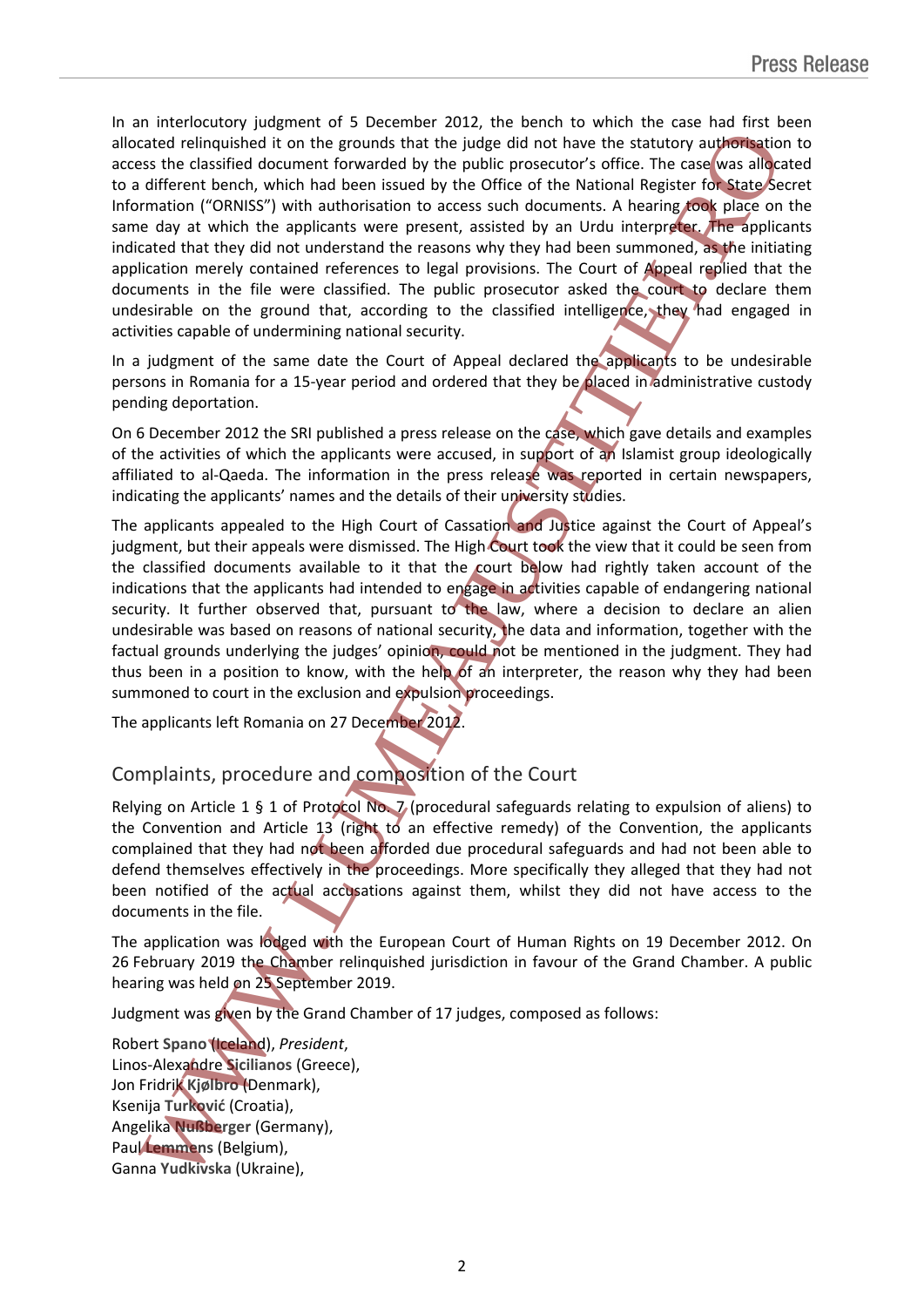Paulo **Pinto de Albuquerque** (Portugal), Faris **Vehabović** (Bosnia and Herzegovina), Iulia Antoanella **Motoc** (Romania), Carlo **Ranzoni** (Liechtenstein), Pauliine **Koskelo** (Finland), Georgios A. **Serghides** (Cyprus), Marko **Bošnjak** (Slovenia), Jovan **Ilievski** (North Macedonia), Péter **Paczolay** (Hungary), María **Elósegui** (Spain),

and also Johan **Callewaert**, *Deputy Grand Chamber Registrar.*

### Decision of the Court

#### Article 1 of Protocol No. 7

The Court first had to determine the circumstances in which the limitations imposed on the applicants' right to be informed of the reasons for their expulsion would be compatible with Article 1 of Protocol No. 7. It then had to ascertain whether those limitations had been counterbalanced by sufficient legal safeguards.

As to the justification for the limitations imposed on the applicants' procedural rights, the Court noted that the domestic courts, applying the relevant statutory provisions, had found at the outset that the applicants had not been able to access the file because the documents were classified as "secret". Domestic law did not enable the courts to ascertain whether or not the protection of national security imposed non-disclosure of the file in a given case. Nor had the domestic courts assessed the need to restrict the applicants' procedural rights by not disclosing the confidential documents to them. They had not explained the concrete reasons for withholding the classified information and evidence. Lastly, the fact that the SRI had published a press release the day after the judgment, with detailed factual information, contradicted the argument that it had been necessary to deprive the applicants of any concrete information on the factual reasons given in support of their expulsion.

As to whether the limitations had been offset by counterbalancing factors, the Court noted that, at the hearing of 5 December 2012 before the Court of Appeal, the applicants had been notified, through an interpreter, of the application initiating the proceedings, but only the numbers of the legal provisions which governed the alleged misconduct had been referred to in that document, not the allegations themselves. In the proceedings before the Court of Appeal, no specific information as to the factual reasons for the expulsion had been provided to the applicants. The Court further noted that, on the day after the delivery of the Court of Appeal's judgment, while the appeal was pending, the SRI had issued a press release setting out some of the accusations against the applicants. Even assuming that the information contained in the press release had been sufficient for the applicants to prepare their defence, the Court took the view that the press release could not be regarded as a valid source of information. First, the SRI press release did not appear to have been added to the case file before the High Court. It had not been established that the public prosecutor's office had considered the facts stated in that press release to form the basis of its application, or that the High Court had confirmed to the applicants that those were the facts which had given rise to the accusations against them. Third, while the applicants had pleaded their case before the High Court after becoming aware of the acts of which they stood accused according to the press release, it could not be seen from the file or from the wording of its final judgment that the court had relied First Westbook! (Eximinal the most likely the press release in its release in the press release could not the press release could not the press release could not the press release in the press release in its release in its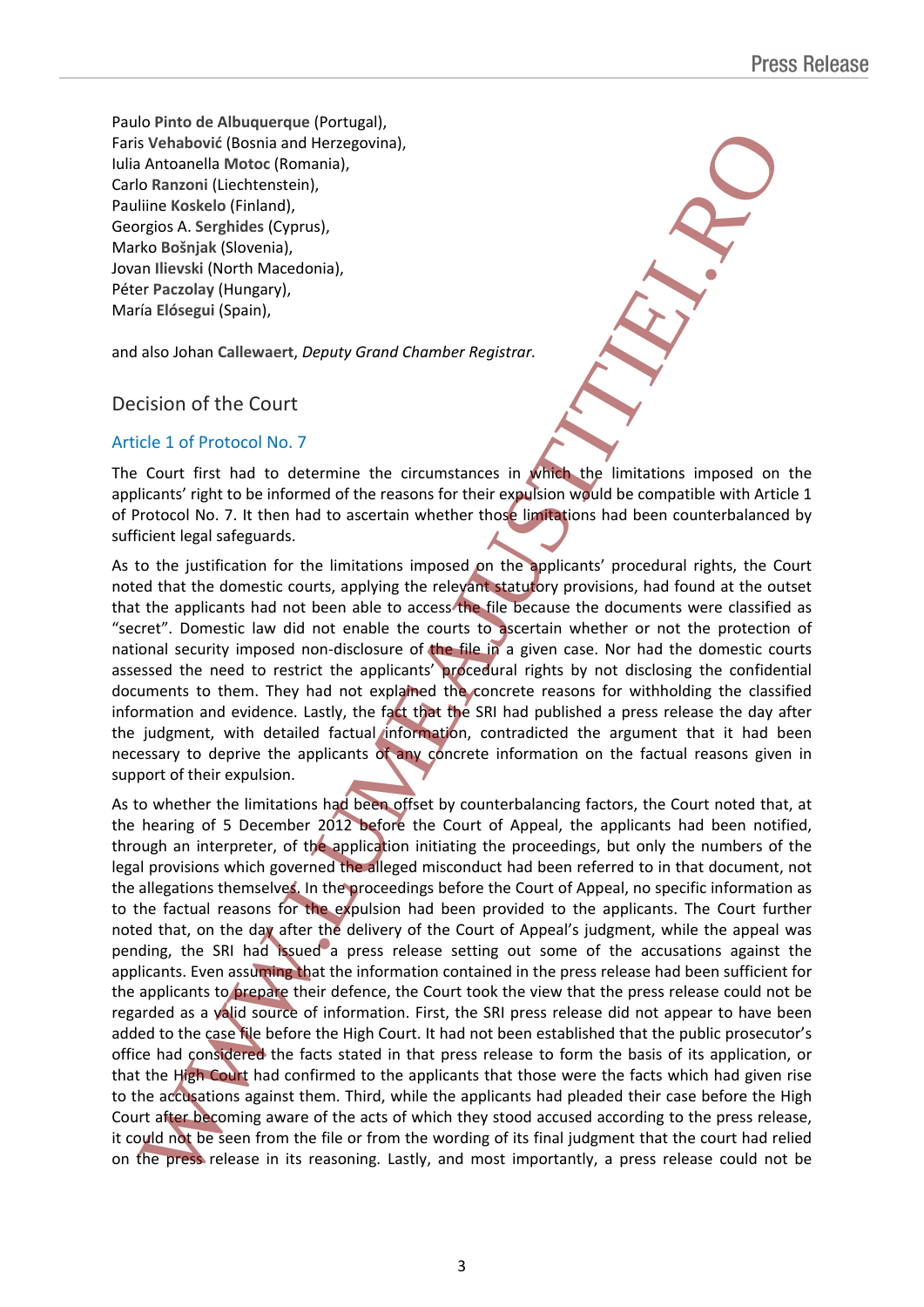regarded as an appropriate means of providing parties to judicial proceedings with the information that they needed in order to plead their case.

Consequently, in the High Court proceedings also, the applicants had not been informed of the allegations against them such as to be able effectively to exercise their procedural rights under Article 1 of Protocol No. 7. Such significant limitations on the disclosure of concrete information called for robust counterbalancing safeguards.

As to whether the applicants had been informed about the conduct of the **proceedings** and about their procedural rights, the Court noted that on the evening of 4 December 2012 the applicants had been summoned to appear the following day, at 9 a.m., before the Bucharest Court of Appeal. No documents or information concerning the conduct or purpose of the proceedings had been attached to the summons. Subsequently, the Court of Appeal had made sure that the applicants were provided with an interpreter and had informed them that the documents in the file were confidential and that only the court had access to them by virtue of the authorisation given to the judge. The Court of Appeal had thus informed the applicants of the limitation of their right of access to the file and of the counterbalancing safeguard, namely the court's access to those documents.

The Court of Appeal had not considered it necessary to make sure that the applicants were well informed about the conduct of the proceedings before it or about the existence in domestic law of other safeguards that could counterbalance the effects of the limitation on their procedural rights. Thus the Court of Appeal had not enquired whether the applicants knew that they could be represented by a lawyer or provided any information to them about lawyers holding an ORNISS certificate who would be authorised to access the classified documents. In the Court's view, this failure to provide the applicants with information had had the effect of negating the procedural safeguards to which the applicants were entitled.

The Court further noted that the High Court had not,  $\mathbf{d}$  its own motion, informed the applicants of the procedural safeguards available under domestic law, with the result that this counterbalancing factor had not had any impact in mitigating the limitation of their procedural rights.

As to the applicants' representation in the proceedings, the Court noted that, as the lawyers chosen by them did not hold an ORNISS certificate, they had not been able to access the classified documents in the file. They could have requested the adjournment of the proceedings in order to obtain such a certificate, but the statutory period prescribed for that purpose exceeded the normal length of the proceedings. A request for adjournment would not therefore, in principle, have enabled the applicants' lawyers to obtain such a certificate for use in the appeal proceedings. The presence of the applicants' lawyers before the High Court, without any possibility of ascertaining the accusations against their clients, had not therefore ensured their effective defence. Accordingly, the applicants' representation had not been effective enough to counterbalance, to any significant degree, the limitations to which their procedural rights had been subjected. that the wineded in order to plead their cose. The extent had not be in the method of constants in the significant interaction in the significant of the significant of the significant of the significant of the final consta

As to whether the expulsion decision had been subjected to independent scrutiny, the Court observed that the proceedings under Romanian law with a view to declaring a person undesirable were of a judicial nature. The competent courts in such matters, namely the Court of Appeal and the High Court, enjoyed the requisite independence within the meaning of the Court's case-law. The proceedings had taken place before the superior courts, the High Court in fact being the highest judicial authority. These were significant safeguards to be taken into account in the assessment of the factors capable of mitigating the effects of the limitations imposed on the applicants' procedural rights.

Before those courts, in view of the very limited and general information available to them, the applicants had only been able to base their defence on suppositions and on general aspects of their student life or financial situation, without being able specifically to challenge an accusation of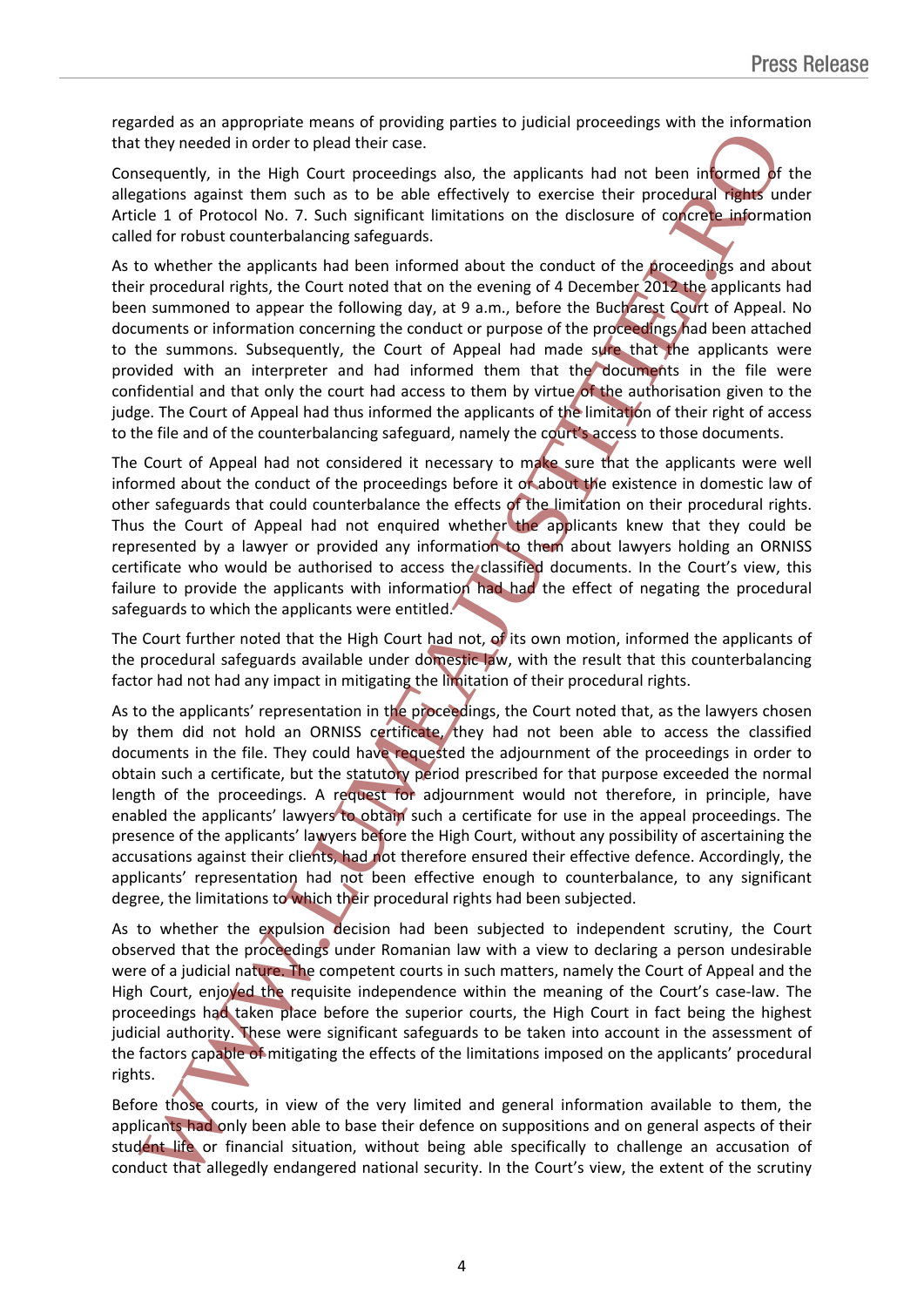applied by the national courts as to the well-foundedness of the expulsion should have been all the more comprehensive.

The public prosecutor's office had submitted in evidence before the Court of Appeal a "document" which, in the Government's submission, provided details of the applicants' alleged activities and referred to the specific data and intelligence obtained by the SRI. It was not clear, however, whether the domestic courts had actually had access to all the classified information underlying the expulsion application or only to that one "document". Moreover, when the applicants had expressed their doubts before the High Court about the presence of classified documents in the file, that court had not provided any clarification on this point. In addition, the High Court had refused to order the addition to the file of the only item of evidence that had been requested by the applicants with the aim of rebutting the allegations that they had been financing terrorist activities. Thus there was nothing in the file to suggest that any verification had actually been carried out by the national courts as to the credibility and veracity of the facts submitted to them by the public prosecutor's office. more comprehensive.<br>The polici prosecutor's orbit had submitted in evidence before the Court of Appear "decoment"<br>Which in this documents' submission, provided details of the supplements also are<br>of the first of the submen

The Court accepted that the examination of the case by an independent judicial authority was a very weighty safeguard in terms of counterbalancing any limitation of the applicants' procedural rights. However, such a safeguard did not suffice in itself to compensate for such limitation if the nature and degree of any scrutiny applied by the independent authorities did not transpire, at least summarily, from the reasoning of their decisions.

In any event, it could not been seen from the domestic courts' decisions in the present case that they had effectively and adequately exercised the powers vested in them for the present purposes.

The Court concluded that the applicants had sustained significant limitations in the exercise of their right to be informed of the facts underlying the decision to deport them and their right to have access to the content of the documents and the information relied upon by the competent authority which had made that decision. It did not appear from the file that the need for such limitations had been examined and identified as duly justified by an independent authority.

The Court observed that the applicants had received only very general information about the legal characterisation of the accusations against them, while none of their specific acts which allegedly endangered national security could be seen from the file. Nor had they been provided with any information about the key stages in the proceedings or about the possibility of accessing classified documents in the file through a lawyer holding an ORNISS certificate.

Having regard to the proceedings as a whole and taking account of the margin of appreciation afforded to the States in such matters, the Court found that the limitations imposed on the applicants' enjoyment of their rights under Article 1 of Protocol No. 7 had not been counterbalanced in the domestic proceedings such as to preserve the very essence of those rights.

There had accordingly been a violation of Article 1 of Protocol No. 7.

## Just satisfaction (Article 41)

The Court held that Romania was to pay each applicant 10,000 euros (EUR) in respect of non-pecuniary damage and to pay the applicants EUR 1,365 jointly for costs and expenses.

## Separate opinions

Judges Nußberger, Lemmens et Koskelo expressed a joint concurring opinion; Judge Pinto de Albuquerque expressed a concurring opinion, joined by Judge Elósegui; Judge Serghides expressed a concurring opinion; Judge Elósegui expressed a concurring opinion; Judges Yudkivska, Motoc and